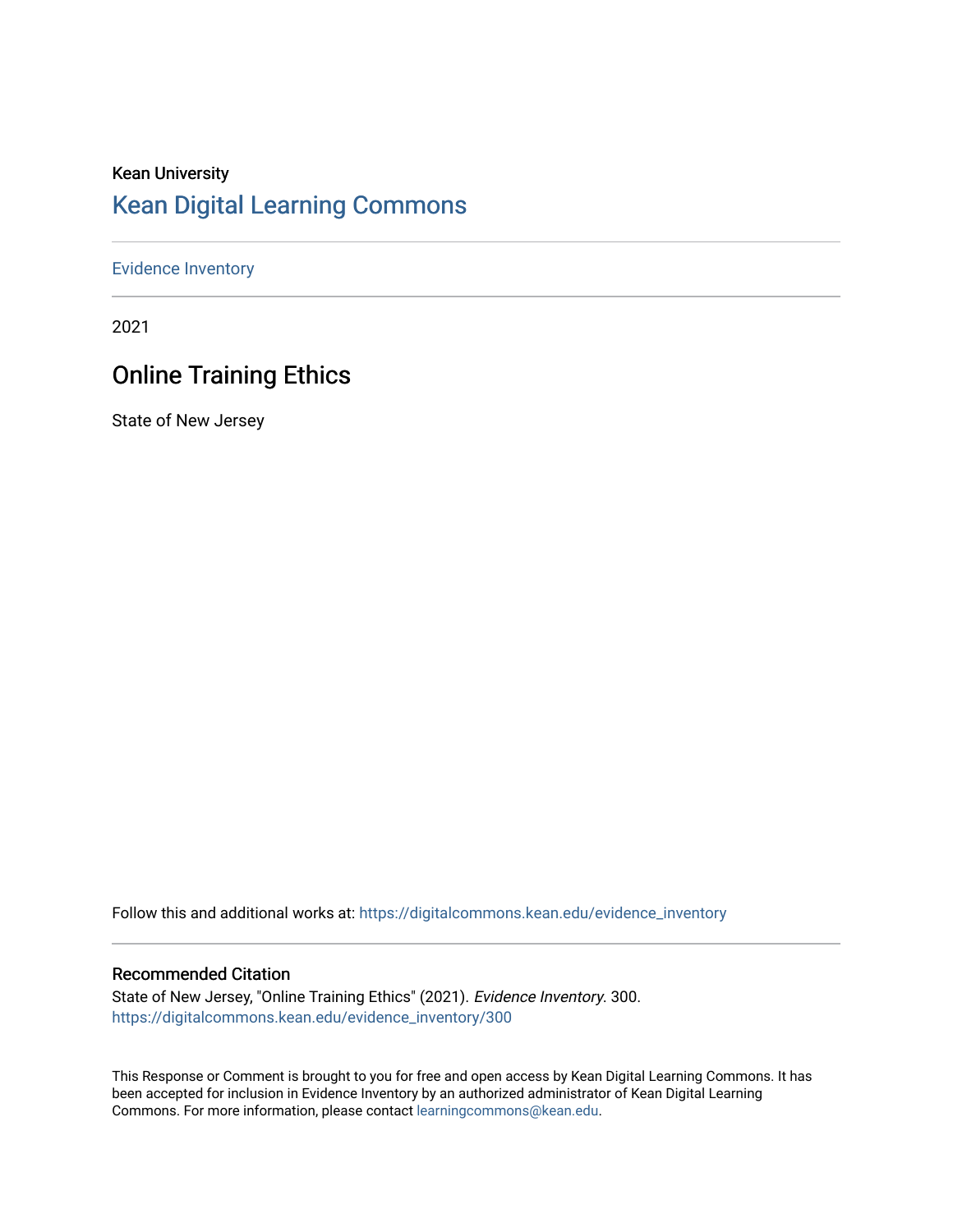## Online Training Ethics

### Abstract

How do I verify completion of on-line ethics training?

At the end of each training module, there is a form that State Employees and Special State Officers must fill out to verify training completion. State Employees should use their work e-mail address when filling out the form.

After filling out the form, receipts for completion of each module will be sent to the e-mail address used for registration.

State Employees and Special State Officers should forward a copy of the e-mail receipts to their Ethics Liaison Officer and keep a copy for their records to verify successful completion of the ethics training program.

### Keywords

Training, Ethics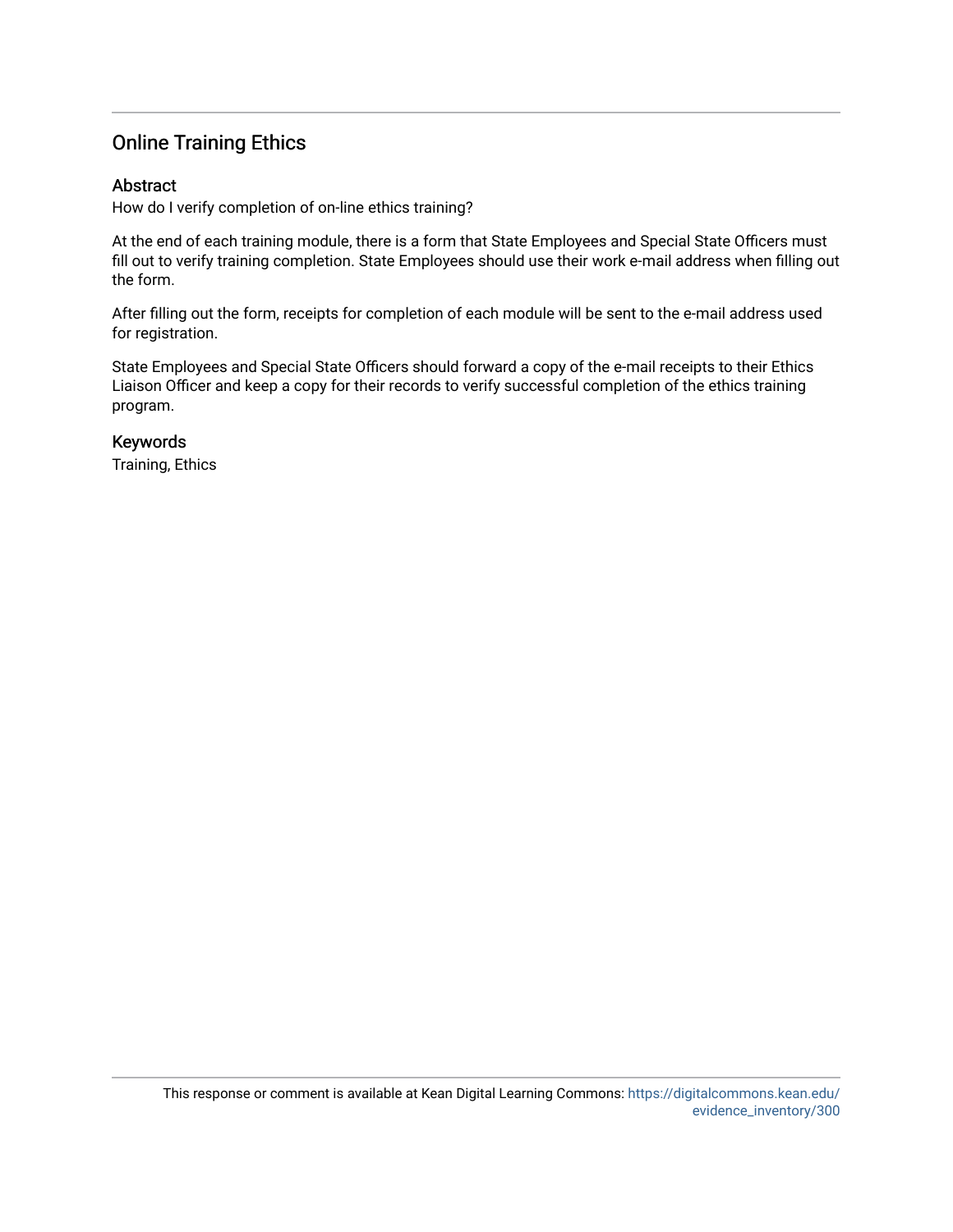**[Governor Phil Murphy](https://www.nj.gov/governor/) • [Lt.Governor Sheila Oliver](https://www.nj.gov/governor/)**

## Skip to main navigation

#### **[NJ Home](https://www.nj.gov/)** | **[Services A to Z](https://www.nj.gov/nj/gov/njgov/alphaserv.html)** | **[Departments/Agencies](https://www.nj.gov/nj/gov/deptserv/)** | **[FAQs](https://www.nj.gov/faqs/) STATE OF NEW JERSEY** Submit **Search** State Ethics Commission [Home](https://www.nj.gov/ethics/) [Home](https://www.nj.gov/ethics/) > [Training](https://www.nj.gov/ethics/training/) > [Online Training Modules](https://www.nj.gov/ethics/training/online/index.html) > Online Training [About Us](https://www.nj.gov/ethics/about/) **Online Training** [Statutes / Regulations](https://www.nj.gov/ethics/statutes/index.html) [Codes of Ethics](https://www.nj.gov/ethics/ethics/) [Agency Ethics Liaison](https://www.nj.gov/ethics/agency/) **[State Employee Training Module](https://www.nj.gov/ethics/training/employee/presentation.html) Officers** [Procedures](https://www.nj.gov/ethics/procedures/) **[Training](https://www.nj.gov/ethics/training/) [Special State Officer Training Module](https://www.nj.gov/ethics/training/specialstateofficer/presentation.html)** [Online Training Modules](https://www.nj.gov/ethics/training/online/index.html) [Ethics Briefing](https://www.nj.gov/ethics/training/briefing/index.html) [Compliance](https://www.nj.gov/ethics/compliance/) **[College and University Faculty Training Module](https://www.nj.gov/ethics/training/faculty/presentation.html)** [Final Decisions, Orders &](https://www.nj.gov/ethics/final/) Advisory Opinions [Financial Disclosure](https://www.nj.gov/ethics/disclosure/) **[College and University Trustees Training Module](https://www.nj.gov/ethics/training/trustee/presentation.html)** [Forms](https://www.nj.gov/ethics/forms/) [Publications / Press](https://www.nj.gov/ethics/publications/) Releases /Publicity Documents [Frequently Asked](https://www.nj.gov/ethics/faqs/) Questions **How do I verify completion of on-line ethics training?**

At the end of each training module, there is a form that State Employees and Special State Officers must fill out to verify training completion. State Employees should use their work e-mail address when filling out the form.

After filling out the form, receipts for completion of each module will be sent to the email address used for registration.

State Employees and Special State Officers should forward a copy of the e-mail receipts to their Ethics Liaison Officer and keep a copy for their records to verify successful completion of the ethics training program.

updated: July 19th, 2019

 $\sqrt{2}$  Top

**[Contact Us](https://www.nj.gov/nj/feedback.html)** | **[Privacy Notice](https://www.state.nj.us/privacy.html)** | **[Legal Statement & Disclaimers](https://www.state.nj.us/legal.html)** | **[Accessibility Statement](https://www.state.nj.us/accessibility.html)**